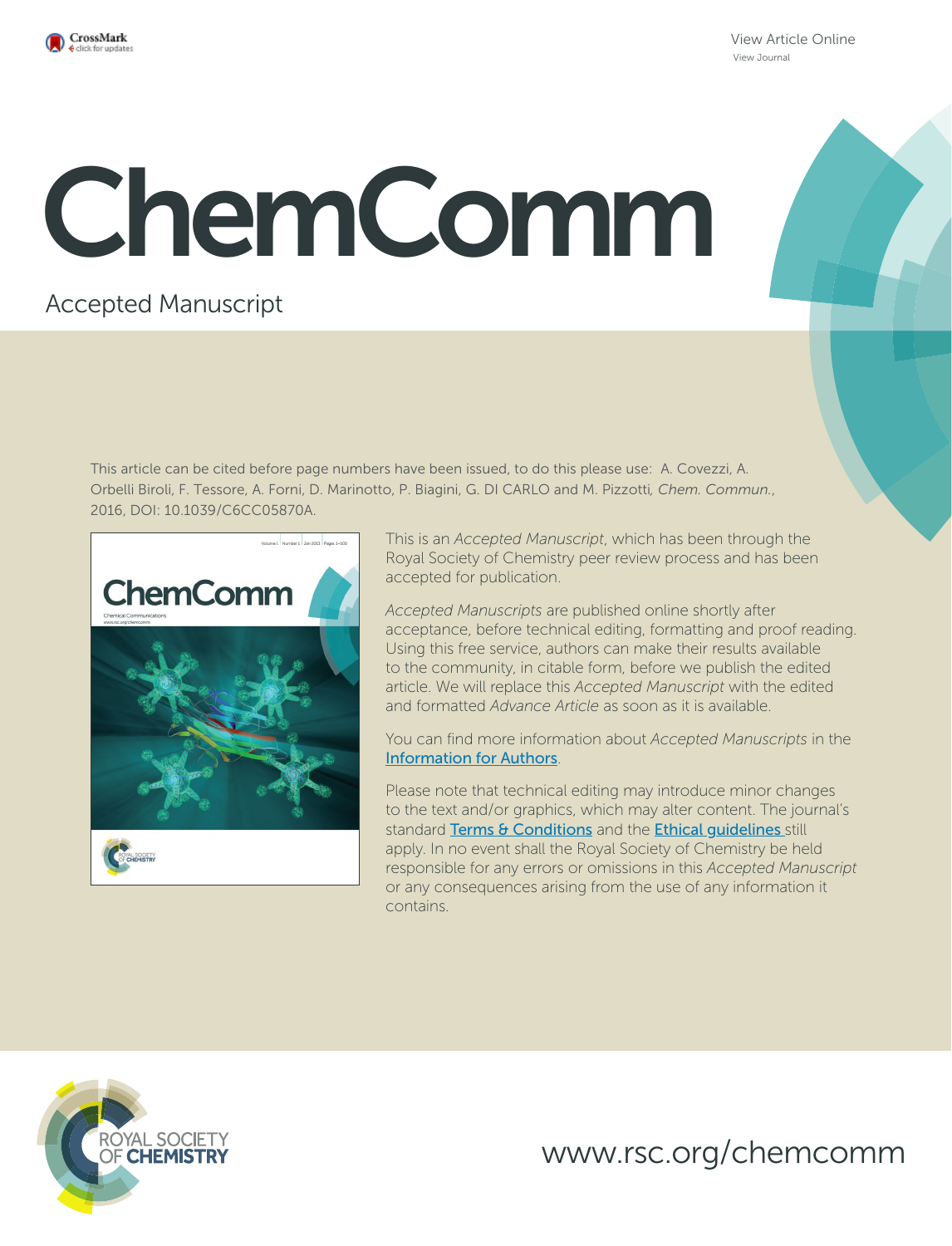

### **Journal Name**

### **COMMUNICATION**

## **4D-π-1A Type β-Substituted ZnII-Porphyrins: Ideal Green Sensitizers for Building-Integrated Photovoltaics**

A. Covezzi,<sup>a</sup> A. Orbelli Biroli,<sup>b</sup> F. Tessore,<sup>a</sup> A. Forni,<sup>b</sup> D. Marinotto,<sup>a</sup> P.Biagini,<sup>c</sup> G. Di Carlo,<sup>a,</sup>\* M.

Received 00th January 20xx, Accepted 00th January 20xx

DOI: 10.1039/x0xx00000x

**www.rsc.org/** 

**Two novel green β-substituted ZnII-porphyrins, G1 and G2 based on 4D-π-1A type substitution pattern have been synthesized. Their enhanced** *push-pull* **character, by reduction of H-L energy gaps, promotes broadening and red-shifting of absorption bands. The effective synthetic pathway and the remarkable spectroscopic properties make G2 ideal for BIPV application.** 

Pizzotti.<sup>a</sup>

The collective interest on renewable energy resources, because of the steady increase of global warming ascribed to the green-house gases from fossil fuels, has given light to photovoltaics as a sustainable energy supply. Dye-Sensitized Solar Cells (DSSCs) have received considerable attention as a promising alternative to the traditional silicon-based solar cells achieving excellent photon-to-current conversion efficiencies.<sup>1-3</sup> The cheap and transparent TiO<sub>2</sub> semiconductor<sup>4</sup> makes DSSCs very intriguing for specific application in Building Integrated Photovoltaics (BIPV),<sup>5-7</sup> especially in assembling see-through photovoltaic glass windows. $8-10$  In future scope of DSSC for BIPV application desirable colourful PV glazing, from green to blue, $11$  should be obtained to meet aesthetic requirements of building façades and the cost reduction must be considered for a mass scale production. $8-10$ ,  $12$  Unlike organic sensitizers, which usually display orange/red colour, porphyrin dyes could provide more attractive greenish devices. Hereto, fine-tuned porphyrin-sensitized solar cells have reached 13% conversion efficiency in presence of  $Co<sup>II/III</sup>$  redox mediator by using SM315 $^3$  dye belonging to the series of 5,15-meso-substituted  $Zn''$ -porphyrins. Such a series is known to show excellent photoelectrochemical characteristics and good near infrared (NIR) absorptions; $^{13, 14}$  nevertheless it needs a very demanding and laborious synthetic pathway. Furthermore, the presence of cobalt redox shuttle forces the introduction of additional **COMMUNICATION**<br>
COMMUNICATION<br> **COMMUNICATION**<br> **COMMUNICATION**<br> **COMMUNICATION**<br> **COMMUNICATION**<br> **COMMUNICATION**<br> **COMMUNICATION**<br> **COMMUNICATION**<br> **COMMUNICATION**<br> **COMMUNICATION**<br> **COMMUNICATION**<br> **COMMUNICATION**<br> **C** 

This journal is © The Royal Society of Chemistry 20xx *J. Name*., 2013, **00**, 1-3 | **1**

bulky alkoxy chains in the dye structure to suppress the fast recombination processes. $15$  For these reasons the industrial scale-up of this class of porphyrin dyes cannot be taken into consideration for a practical application on BIPV. Conversely, β-substituted porphyrins, based on a highly symmetric mesotetraarylsubstituted core, easily obtained by one-pot cyclization reactions between appropriate aryl-aldehydes and pyrrole, appear to be synthetically more convenient for a mass scale production necessary to sensitize large decorative DSSC modules integrated in PV windows of building façades. Consequently, they have recently received renewed interest<sup>16-</sup> <sup>26</sup> from the scientific community which led to an improvement of the overall synthetic yields up to two-fold, superior to those earlier reported, $27$  by optimising both functionalization $28$ ,  $29$ and substitution<sup>30</sup> processes on β-pyrrolic position. Their native bulky structure can also provide a significant shielding effect onto  $TiO<sub>2</sub>$  surface against charge recombination when compared to the 5,15-meso-substituted analogues.<sup>18</sup>

Here we propose to combine the key features of meso- and βsubstituted porphyrins to guarantee ideal characteristics for BIPV application designing green sensitizers accessible by straightforward and efficient synthetic pathways and featured by extended electron absorption across the visible spectrum.

A rational engineering of the porphyrin structure affects on its electronic properties and, thus, the HOMO and LUMO energy levels can be properly tuned. $31$  As a consequence, dyes with increased *push-pull* character can be synthesized to gain ideal spectroscopic and photoelectrochemical characteristics. The introduction of multiple donating aryl substituents in the meso



<sup>&</sup>lt;sup>a</sup> Department of Chemistry, University of Milan, INSTM Research Unit, Via C. Golgi 19, 20133 Milano, Italy. E-mail: gabriele.dicarlo@unimi.it

<sup>&</sup>lt;sup>b</sup> Institute of Molecular Sciences and Technologies of CNR (ISTM-CNR), Via Golgi 33, I-20133 Milano, Italv.

 $c$  Research Center for Renewable Energy & Environmental, Istituto Donegani, ENI S.p.A., via Fauser 4, I-28100, Novara, Italy.

<sup>†</sup> Electronic Supplementary Information (ESI) available: Experimental procedures and analysis data for all compounds. See DOI: 10.1039/x0xx00000x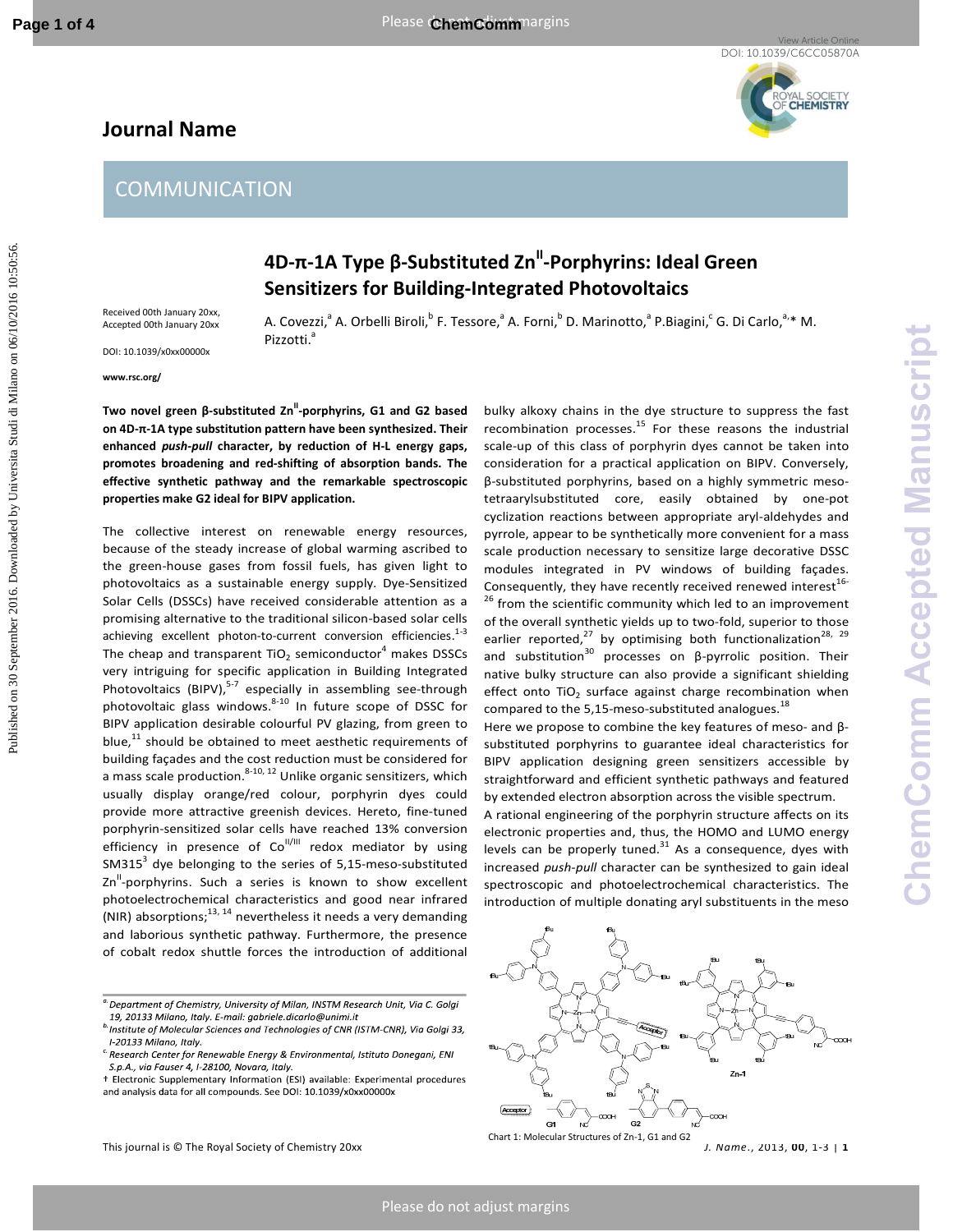

Figure 1: *Absorption Spectra of Zn-1, G1 and G2 in THF Solution.*

positions of porphyrin dyes was previously evidenced to have significant electronic effects on HOMO levels.<sup>32-38</sup> This produces broadening of B band, intensification of Q bands and red-shifting of both absorption peaks thus improving the lightharvesting properties of the dye both in the visible and NIR regions. $39, 40$  However, in the previous approaches, the obtained dyes were highly asymmetric making their synthetic strategy poorly effective. $^{41}$ 

Hence, two new β-substituted porphyrinic dyes, G1 and G2 (Chart 1) have been synthesized by introducing four electrondonating groups in meso position and an electron-withdrawing unit in one of the β-pyrrolic positions. Herein, bis(4-tertbutylphenyl)aniline, as a bulky donor substituent, has been chosen both to induce a significant electronic effect on the HOMO levels and to reduce, simultaneously, the recombination rate onto  $TiO<sub>2</sub>$  semiconductor. The ethynylphenyl-cyanoacrylic acid group, as an acceptor and anchoring pendant, was originally selected to obtain the G1 dye while a benzotiadiazole moiety (BTD) was further inserted into the β-pyrrolic substituent providing the G2 dye. The latter was rationally designed to increase the electron-withdrawing ability of the acceptor unit which affects on LUMO levels and, simultaneously, to extend the anchoring pendant in order to strengthen the binding of the dye onto the semiconductor. To the best of our knowledge, the structural arrangement of the new reported β-substituted porphyrinic dyes was never proposed, thus, for a better discussion and simplicity hereafter this donor-acceptor pattern will be referred to as 4D-π-1A type.

G1 and G2 were easily obtained by multiple Buchwald–Hartwig aminations of the  $\text{Zn}^{\text{II}}$ -tetra(4-bromphenyl)porphyrin followed, first, by a bromination step on β-pyrrolic position and then by a substitution step via microwave-enhanced Sonogashira coupling $30$  to introduce the acceptor unit, as fully described in ESI. For comparison, the Zn-1 reference dye (Chart 1), lacking of amino groups, was synthesized, as described elsewhere.<sup>30</sup> Cyclic voltammetry measurements in DMF were carried out with the aim to determine how the redox potentials of the dyes are influenced by the nature of substituents. The HOMO and LUMO energy levels and the corresponding energy gaps (H-L gaps) in DMF, electrochemically determined and computed at the B3LYP/6-311G(d) level, are reported in Table 1. It turns out that the four arylamino donor groups in meso position induce a significant destabilisation of the HOMO

energy levels. The 4D-π-1A type dyes, in fact, exhibit a first oxidation wave at a less positive potential (Tab. S2), resulting in HOMO levels located at higher energy, -5.04 eV and -5.03 eV respectively for G1 and G2, when compared with Zn-1 (-5.12 eV).

Table 1: Electrochemical and Computational HOMO and LUMO energies of Zn-1, G1 and G2 in DMF Solution.

|        | Electrochemical Data [eV] |               |       | Computed data [eV] |         |       |
|--------|---------------------------|---------------|-------|--------------------|---------|-------|
|        | ELUMO                     | <b>E</b> HOMO | ∆Ен і | E <sub>LUMO</sub>  | Еномо   | ∆Ен і |
| $2n-1$ | $-3.11$                   | $-5.12$       | 2.01  | $-3.01$            | $-5.30$ | 2.30  |
| G1     | $-3.10$                   | $-5.04$       | 1.94  | $-2.98$            | $-5.06$ | 2.08  |
| G2     | $-3.21$                   | $-5.03$       | 1.82  | $-3.14$            | $-5.06$ | 1.92  |

This trend is accurately reproduced by DFT calculations (Tab. 1) and by the electronic distributions for the HOMOs of 4D-π-1A type porphyrins (Fig. S4 and S5) delocalized on the four arylamino groups rather than only on the porphyrinic core, as in the case of Zn-1 (Fig. S3). A significant stabilisation of the LUMO energy level of G2 (-3.21 eV), due to the presence of the BTD moiety in the acceptor unit, is in agreement with the less negative first reduction wave potential (Tab. S2) and it is also confirmed by the LUMOs delocalization on the more extended β-pyrrolic substituent, as shown by electronic distributions for the unoccupied molecular orbitals (Fig S3, S4 and S5). As a consequence, the trend of the H-L energy gaps, correlated with the electron-donating and electron-withdrawing ability of the substituents, is Zn-1 (2.01 eV) > G1 (1.94 eV) > G2 (1.82 eV) evidencing a marked increase of the *push-pull* character in the  $Zn''$ -porphyrins with the 4D- $\pi$ -1A substitution pattern. This affects the spectroscopic properties of the G1 and G2 dyes resulting in red-shifting and concomitant broadening of both B and Q bands as observed in their absorption spectra in THF solution (Fig. 1) and in the corresponding spectroscopic data and the computed excitation energies reported in Table S1. In particular, B and Q2 absorption bands of G1 (respectively 457 nm and 621 nm) and G2 (454 nm and 620 nm) are red-shifted compared to those of Zn-1 (438 nm and 608 nm), while slight differences are shown for Q1 absorption bands (568 nm, 575 nm and 574 nm for Zn-1, G1 and G2 respectively). In accordance with the bathochromic shift of Q absorption bands a red-shifted fluorescence emission was also observed for G1 and G2 compared to Zn-1 (see ESI for more information). COMMUNICATION<br>  $\frac{1}{2}$ <br>  $\frac{1}{2}$ <br>  $\frac{1}{2}$ <br>  $\frac{1}{2}$ <br>  $\frac{1}{2}$ <br>  $\frac{1}{2}$ <br>  $\frac{1}{2}$ <br>  $\frac{1}{2}$ <br>  $\frac{1}{2}$ <br>  $\frac{1}{2}$ <br>  $\frac{1}{2}$ <br>  $\frac{1}{2}$ <br>  $\frac{1}{2}$ <br>  $\frac{1}{2}$ <br>  $\frac{1}{2}$ <br>  $\frac{1}{2}$ <br>  $\frac{1}{2}$ <br>  $\frac{1}{2}$ <br>  $\frac{1}{2}$ 

Different solvents, soaking time and dye/chenodeoxycholic acid (CDCA) ratio, have been tested to optimise the DSSC performances using  $1/I_3$  as redox mediator in the electrolyte. The best conversions, for all three dyes, have been generally obtained using 0.2 mM dye solutions in  $CH_2Cl_2$  and 20 hours of loading time. The presence of ten equivalents of CDCA was found to be very beneficial in the case of G2, while it was negative for G1 and Zn-1. This is probably ascribed to the more extended BTD-based anchoring pendant of G2 which could guarantee a most efficient binding onto TiO<sub>2</sub>, thereby resisting to a greater extent to the competition with CDCA during the loading step. Photon-to-current conversion efficiency (IPCE) spectra and current density-to-voltage characteristics (J-V curves under illumination and in the dark) are reported in Figure 2, while the related photovoltaic characteristics are listed in Table 2 and refer to the best results obtained in a group of at least three devices for each configuration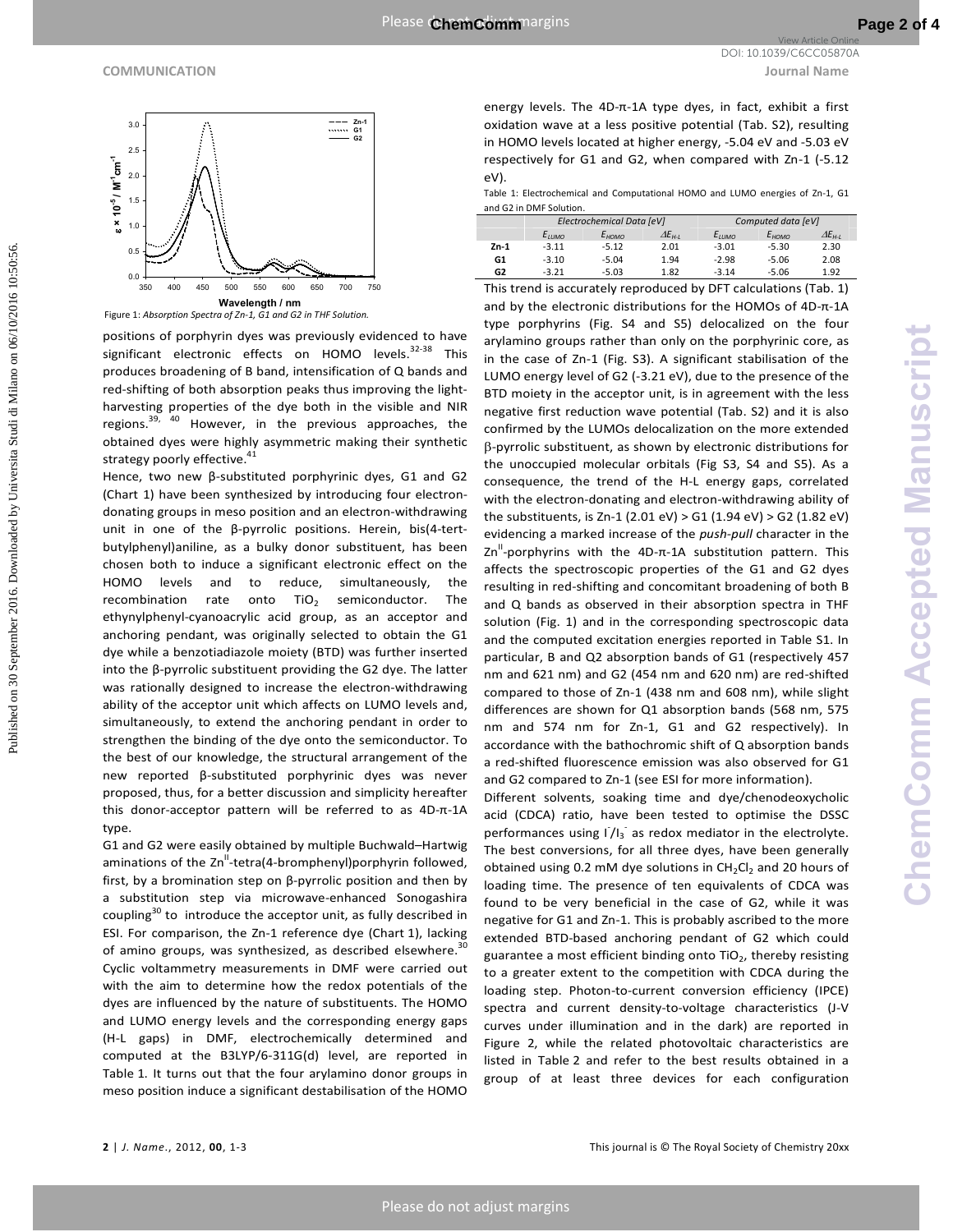

(complete results are listed in Table S3). 6.22% light-to-current conversion efficiency (η) was achieved for G2+CDCA sensitized DSSC with mask and 8.79% without. These values are Figure 1: a) IPCE plots of Zn-1, G1 and G2 in the best conditions (left); b) J-V **Wavelength / nm Voltage / V** characteristics under illumination and in dark conditions (right).

remarkable by considering that up to now the best performance, achieved by a β-substituted porphyrin sensitized solar cell, reached 7.1% efficiency<sup>42</sup> (with or without a mask was not declared). Surprisingly, the Zn-1 sensitized DSSC ( $\eta$  = 5.62%) better performed than the G1 based one ( $\eta$  = 2.72%), despite the narrower H-L energy gap and the wider electronic absorptions across the visible spectrum of G1 dye. IPCE spectra of the aforementioned DSSCs confirm this trend. G2 sensitized DSSC exhibits significant IPCE% values (up to 60%) over a very broad spectral range (300-700 nm) while much lower values of IPCE% are shown by G1 based DSSC (<40%) compared to the Zn-1 based one (around 60%), although a photocurrent over 700 nm is observed for both 4D-π-1A type dyes. The Zn-1 sensitized DSSC shows, in fact, good IPCE% values only up to 620 nm due to the limited *push-pull* character by lacking of amino-groups. These differences can be attributed by reason of the short anchoring substituent in G1 dye with respect to the bulky amino-groups surrounding the core which hamper an adequate loading of the dye onto the TiO<sub>2</sub> surface. In Zn-1 and G2, otherwise, the anchoring chain protrudes by about 5 Å with respect to the surface enveloped by the four aryl amino groups (Fig. S3 and S5) favouring a superior dye loading. A spectrophotometric evaluation (Fig. S10) of the dye loading capacity on transparent thin  $TiO<sub>2</sub>$  layers was carried out to corroborate such assumption. Surface concentrations (Γ) of  $3.56 \cdot 10^{-8}$  mol/cm<sup>2</sup> and  $3.76 \cdot 10^{-8}$  mol/cm<sup>2</sup> were found for Zn-1 and G2 respectively, while a concentration of  $1.94 \cdot 10^{-8}$ mol/cm<sup>2</sup> was found for G1 (Tab. S4), in agreement with expectations. Furthermore, an increase of the recombination rate at the surface of G1 sensitized DSSC is observed by the anticipated current onset (by ca. 50 mV compared with G2) exhibited by the J-V curves in the dark condition (Fig. 2b). Accordingly, the shorter anchoring unit of G1 dye could promote the approaching of the amino groups to the semiconductor surface favouring a back electron transfer by the overlap of the electronic hole at the periphery of the porphyrin ring and the injected electrons in the semiconductor. Alternatively, a more facile recombination kinetic could be promoted by the  $I_3$  approach onto TiO<sub>2</sub>. Comparative photophysical studies about dynamics of the new dyes at the  $TiO<sub>2</sub>/electrolyte interface are currently underway$ to elucidate the possible reasons of their different behaviours. Finally electrochemical impedance spectroscopy (EIS) investigation has confirmed the observations gained by J-V curves. Higher values of measured capacitance  $(C_{meas})$ , charge Example 2013  $\frac{1}{2}$ <br>
Chem Comment Doublin Comment Downloaded by Universitation of 10.1031 and 2016. Downloaded by Universitation of 10.1031 and 2016. Downloaded by Universitation of 10.1031 and 2016. Downloaded by Univ

transfer resistance (R<sub>ct</sub>) and apparent electron lifetime (τ) were found (Fig. S9) for Zn-1 and G2 sensitized photoanodes with respect to those G1 sensitized.

Table 2: Photovoltaic Characteristics of the DSSC based on Zn-1, G1 and G2 in their Best ditions under standard AM 1.5 simulated solar illumination

| <b>DYE</b>     | mask | n    | FF   | Voc(V) | Jsc $(mA/cm2)$ |  |  |
|----------------|------|------|------|--------|----------------|--|--|
| $Zn-1$         | ٠    | 8.07 | 65.5 | 0.719  | 17.13          |  |  |
|                |      | 5.62 | 70.6 | 0.690  | 11.53          |  |  |
| $Zn-1+CDCA$    |      | 6.26 | 70.5 | 0.664  | 13.37          |  |  |
|                |      | 4.64 | 73,9 | 0.643  | 9.77           |  |  |
| G1             |      | 4.12 | 64.5 | 0.608  | 10.50          |  |  |
|                |      | 2.72 | 69.4 | 0.580  | 6.77           |  |  |
| G1+CDCA        |      | 1.49 | 60.9 | 0.571  | 4.29           |  |  |
|                |      | 1.19 | 68.2 | 0.558  | 3.13           |  |  |
| G <sub>2</sub> |      | 5.97 | 62.7 | 0.670  | 14.23          |  |  |
|                |      | 4.37 | 68.0 | 0.656  | 9.87           |  |  |
| G2+CDCA        |      | 8.79 | 69.8 | 0.700  | 17.98          |  |  |
|                |      | 6.22 | 72.6 | 0.681  | 12.58          |  |  |

The value of  $C_{meas}$  is related to the difference between the electron Fermi level ( $E_{Fn}$ ) and the conduction band ( $E_{cb}$ ) of  $\overline{10}_2$ <sup>43</sup> The displacement of capacitance plots (Fig. S9) indicates that the conduction band of G1 and G2 sensitized photoanodes does not present a relevant shift, so that the recombination resistance,  $R_{CT}$ , can be treated on the basis of a similar number of electrons.<sup>44</sup> G2 definitely exhibits a higher value of  $R_{ct}$  (Fig. S9) compared to G1, justifying the higher value of Voc. This can be attributed to the positive effect of the longer BTD-based anchoring unit in G2, which allows the amino groups to move away from TiO<sub>2</sub> surface, unlike G1 (vide supra). On the contrary, the reference Zn-1 dye, lacking the amino groups, produces different values of the Fermi level and conduction band, resulting in higher C<sub>meas</sub> values. However, Zn-1 and G2 show similar values of  $R<sub>CT</sub>$ , but, as a result of a more significant C<sub>meas</sub>, the values of  $\tau$  are slightly higher for Zn-1. Hence, G2 and Zn-1 show higher τ values in perfect accordance with the trend detected for photovoltaic performances in comparison with G1.

In conclusion we have designed and synthesized two  $\text{Zn}^{\text{II}}$ porphyrin sensitizers, G1 and G2, featured by a novel 4D-π-1A type substitution pattern showing four bulky electrondonating substituents in *meso* position and a β-pyrrolic electron-withdrawing pendant. This substitution pattern confers to the dyes the attractive spectroscopical characteristics of the *push-pull* meso-disubstituted porphyrins guarantying a concomitant effective and straightforward synthetic pathway typical of the β-substituted porphyrins. Thus, our approach results a viable and robust method to obtain green and cost-effective sensitizers meeting the esthetical and economical requirements necessary for a mass scale production in BIPV industrial application. A rational design and a fine tailoring of G2 molecular structure provided also a narrower H-L energy gap resulting in an enhanced *pushpull* character. This promoted broadening and red-shifting of the absorption bands resulting in an improved light-harvesting ability of the dye across the visible spectrum. Moreover G2 reached remarkable light-to-power conversion efficiency  $(8.79\%$  without mask) by a typical  $1^7/I_3$  based DSSC leaving plenty of room for further improvements by a fine-tuning of the device fabrication conditions.

The authors deeply thank Prof. R. Ugo for fruitful discussion, Prof. P.R. Mussini for the help in electrochemical